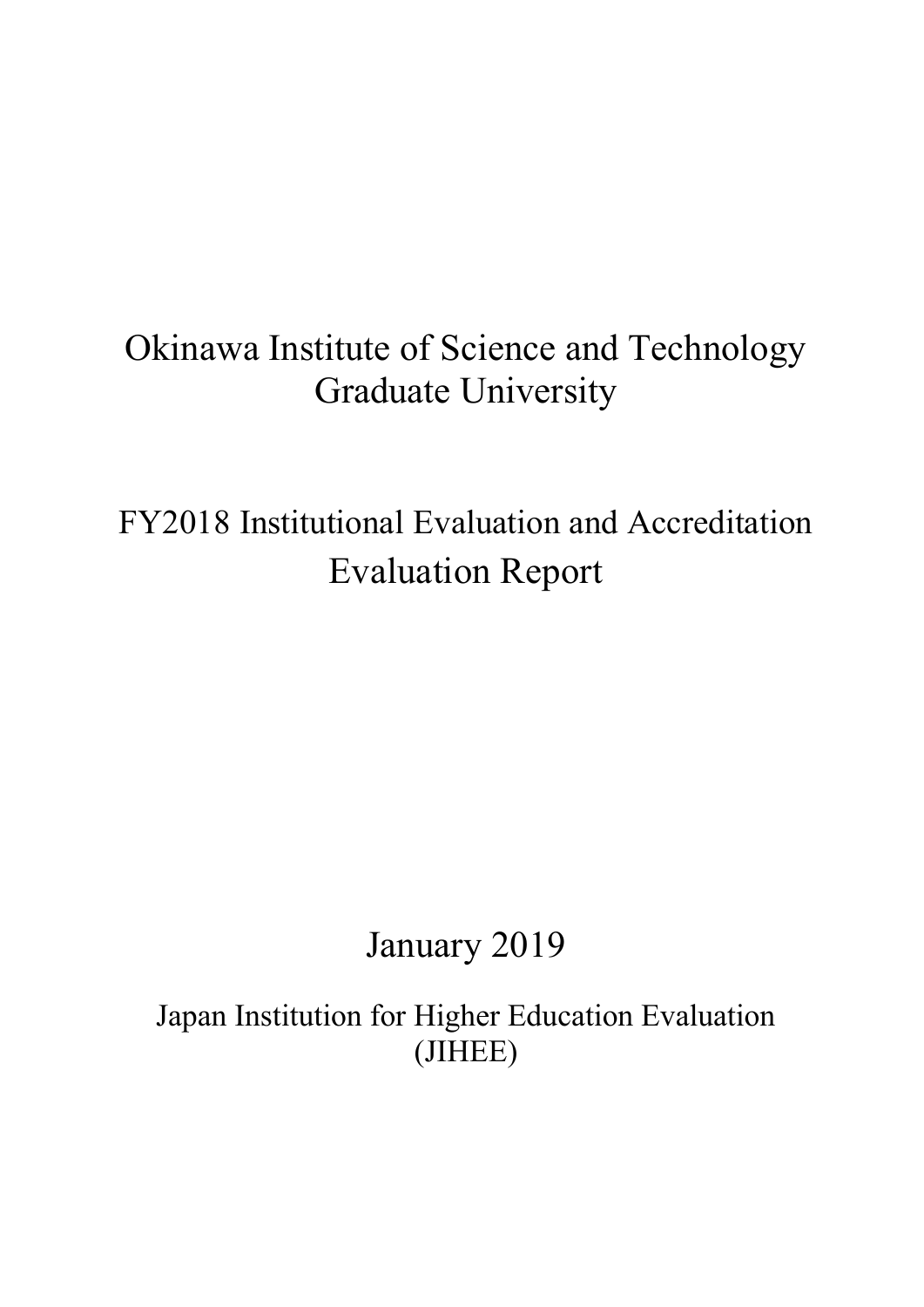# **I Evaluation and Accreditation Results**

# **[Judgment]**

JIHEE certifies that OIST conforms to the JIHEE evaluation standards.

# **II Summary of Evaluation**

# **Standard 1 : Mission and Goals, etc.**

The mission and goals and the educational purpose are briefly summarized in the Okinawa Institute of Science and Technology School Corporation Act (the OIST Act) and the University Rules. For responding to changes, the Graduate University takes corrective and improvement measures to properly meet domestic and foreign needs based on the domestic and foreign trend of science and technology. The mission and goals and the educational purpose are understood and supported by both internal and external people and fully reflected in a mid- and long-term plan.

Article 1 of the University Rules that stipulates "The University shall conduct internationally outstanding education and research in science and technology, and thus contribute to the sustainable development of Okinawa, and promote and sustain the advancement of science and technology in Japan and throughout the world" is reflected in three policies (Diploma policy, Curriculum Policy and Admission Policy). These three policies are the basic concept of the Graduate University that can realize the five central concepts: Best in the world; International; Flexible; Global Networking; and Collaboration with Industry.

The educational purpose and the structure of the education and research organization are consistent. The organization consisting of Provost, Executive Vice President and three Deans (Dean of the Graduate School, Dean of Faculty Affairs, and Dean of Research) is established and properly operated.

# **Standard 2 : Students**

The admission policy based on the educational purpose is properly established and disseminated. In the evaluation of the policy, the meaning of "outstanding student" is clearly defined, describing that the Graduate University wants to have students who have the capacity for independent research and original thinking. The Graduate University has succeeded to accept its expected students. The Graduate University provides a proper student learning support system such as collaboration between faculty and staff members, and uses Teaching Assistant (TA) for its student assistance.

The Graduate University has established a support system to facilitate social and vocational independence both within and outside of the curriculum and provided a carrier development assistance as a researcher and opportunities to experience educational instruction. It also provides economic assistance for a stable student life, and provides a travel expense subsidy for learning and participating in an academic meeting properly. The Graduate University has a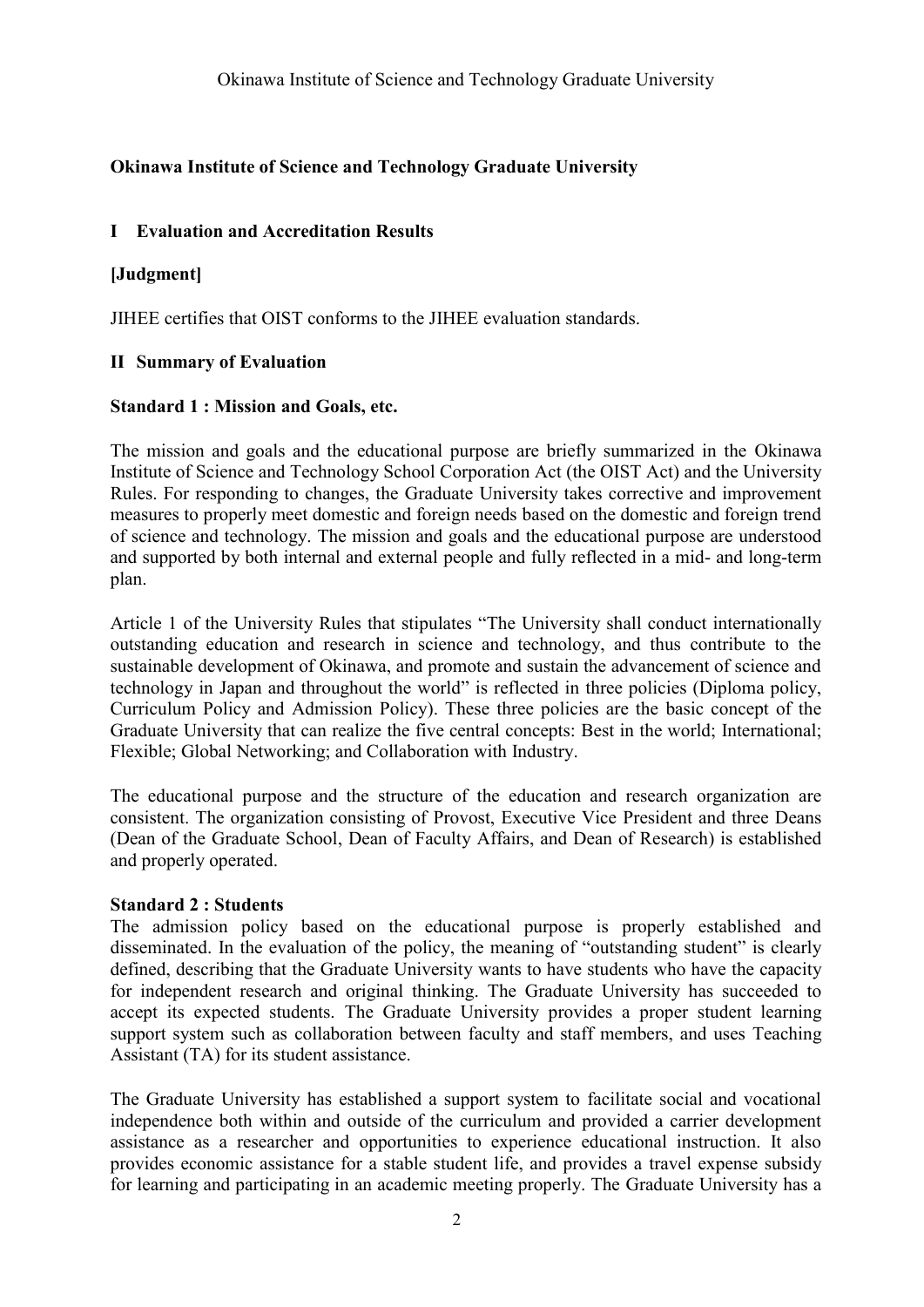medical clinic where bilingual doctors and nurses always stay to provide sufficient health support. A clinical psychologist is also available in the clinic for mental support. The learning environment is properly established.

Opinions and requests from students are properly reflected through the Board of Students that represents all the students.

- **Before entering the Graduate University, students are allowed to experience a lab as well as participate in an intensive language course, which can help students prepare for the research activities in the Ph.D. course. We highly evaluate such system.**
- **An academic mentor for the first year, and an instructor faculty for the second year and later, and three thesis instructors are assigned to each student. We highly evaluate such systematic instruction system.**
- **We highly evaluate that the Graduate University has the "Child Development Center (CDC)" for students, faculty, and staff members who need child care.**
- **We highly evaluate systems the Graduate University prepares for better and focused research activities such as "Family Rooms" and "Mothers' Rooms" for breast-feeding and other child care services.**

# **Standard 3 : Educational Curriculum**

The Graduate University rigidly applies the criteria of credit recognition, promotion and completion. In the educational curriculum and a teaching method, it is clearly indicated and publicly announced on its web site that the Graduate University puts emphasis on higher education based on the basic science, and takes into account preferences and capacity of individual students by providing customized educational curriculum. For accepting students from all over the world, the Graduate University adopts the September entrance system and also figures out various ways in the educational method such as the "Lab Rotation" for better understanding of various areas, technologies, and thoughts.

Based on three policies, the Graduate University conducts checking and evaluation for improving the educational programs, methods, and educational instructions for students. The Graduate University has made efforts to maintain a consistent review standard for the research plan review that is conducted by external and internal reviewers. The Graduate University hear students' voices via a questionnaire conducted by the Students Association that checks the satisfaction among students. The result is shared with the Dean of the Graduate School.

- **We highly evaluate a rigid review system for thesis review conducted by the Graduate University, where it has a panel of review that includes two domestic and foreign professionals as reviewers.**
- **We highly evaluate the "Lab Rotation" system that enables students to have a wide range of research experience beyond their own areas.**

#### **Standard 4 : Faculty and Staff**

Under proper leadership by the President for a decision-making of the Graduate University and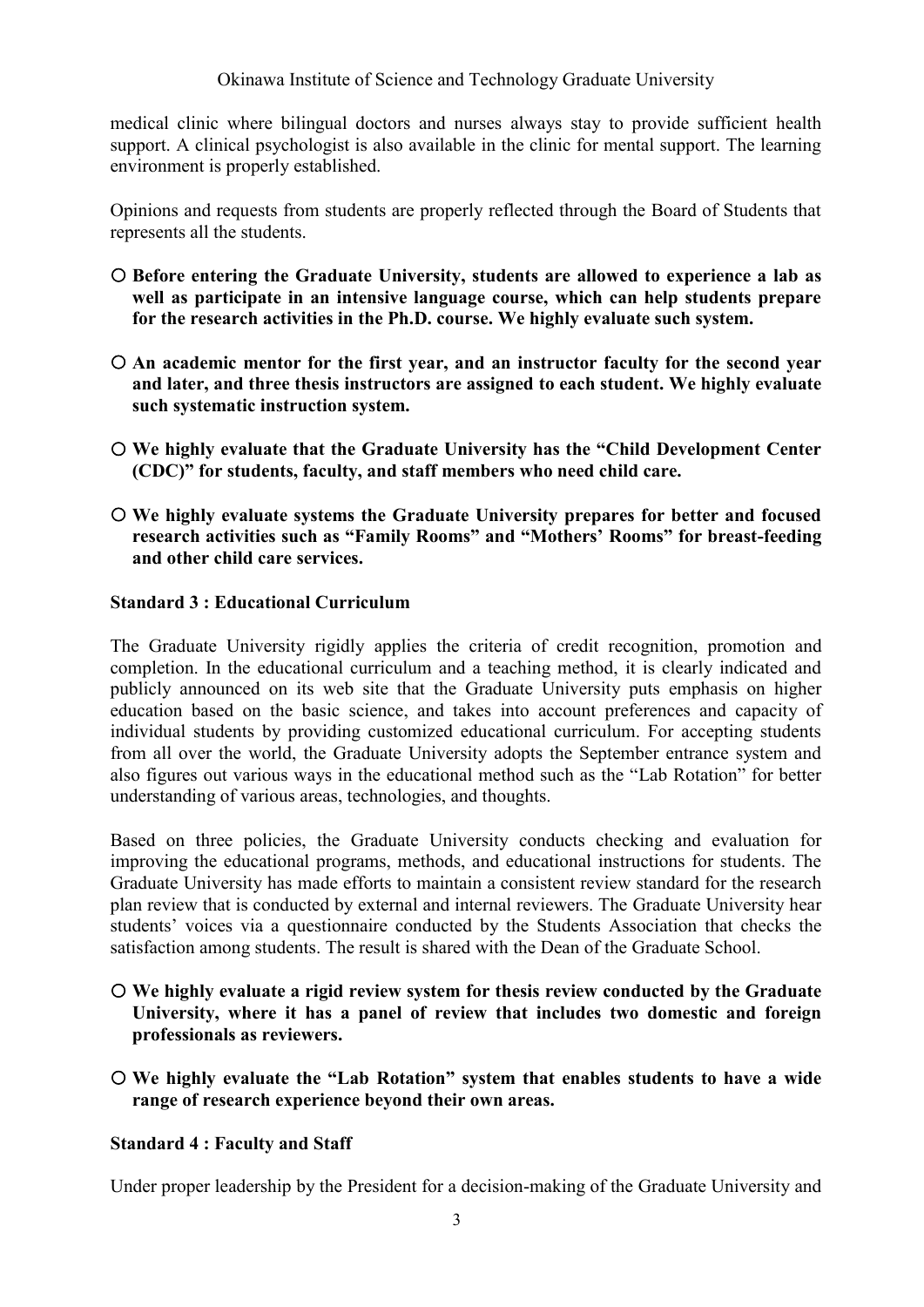education management, the "Executive Committee Meeting," is held for information sharing and organizational decision-making. Titles, roles, and responsibilities are clearly defined and the educational management is established that considers proper division of powers and clear responsibilities. For effective business operation, the Graduate University establishes a systematic administration system that ensures well-functioned educational management such as allocation of staff members and clarification of roles and responsibilities.

For allocation and professional development of faculty, the Graduate University has adopted faculty who has international experience and deep insights. The Graduate University also takes measures for improving and developing the curriculum and educational methods such as the Faculty Development (FD) and the Staff Development (SD).

For supporting research activities, the Graduate University has provided superior common research facilities and research support services. The Research Support Division has conducted the "International Peer Review" on a continuous basis. Individual faculty member is supposed to be reviewed by external reviewers for allocation of budget. We highly evaluate the budget allocation system based on an objective assessment as well as proper development and operation of research environment.

- **As 59 faculty comes from 17 countries, we highly evaluate the diversification of teaching staff structures.**
- **We also highly evaluate that the Graduate University uses an external assessment for employment, promotion, and contract renewal of faculty.**

# **Standard 5 : Management, Administration and Finance**

The Graduate University prepared the "Framework Document II" in July 2014 that indicated a mid- and long-term prospect and plan, under which the Graduate University is operated under the values of integrity, honesty, fairness, thoughtfulness to others, and contribution to the mission of the Graduate University. An annual Business Plan is prepared pursuant to the Cabinet Order and the evaluation is made as of the end of each fiscal year by reporting the business performance to the Board of Governors. The Business Plan and the Performance Report are publicly announced on its web site by the end of May in the following fiscal year, which ensures transparency of operation as well as the descipline and honesty of the management of the Graduate University. The Graduate University has conducted safety education and training related to research activities and specific business and also promoted safety and sanitation through a health promotion program.

The Board of Governors adopts an European-style management, thus the responsibilties and powers delegated to the Board of Governors are stronger than those of Japanese universities, which enables to establish a control and management system for more strategic decision-making. The "Executive Committee Meeting" is held for preparing agenda of the Board of Governors meeting about the entire university operation issues, and sharing information. Such system contributes to smooth decision-making for the management and operation of the school corporation as well as the Graduate University. The auditors' audit provides a system for ensuring proper and effective business management and proper accounting as well as helps maintain a mutual checking function as the school corporation as well as the Graduate University.

The Graduate University is financed by the operation subsidy and facility development subsidy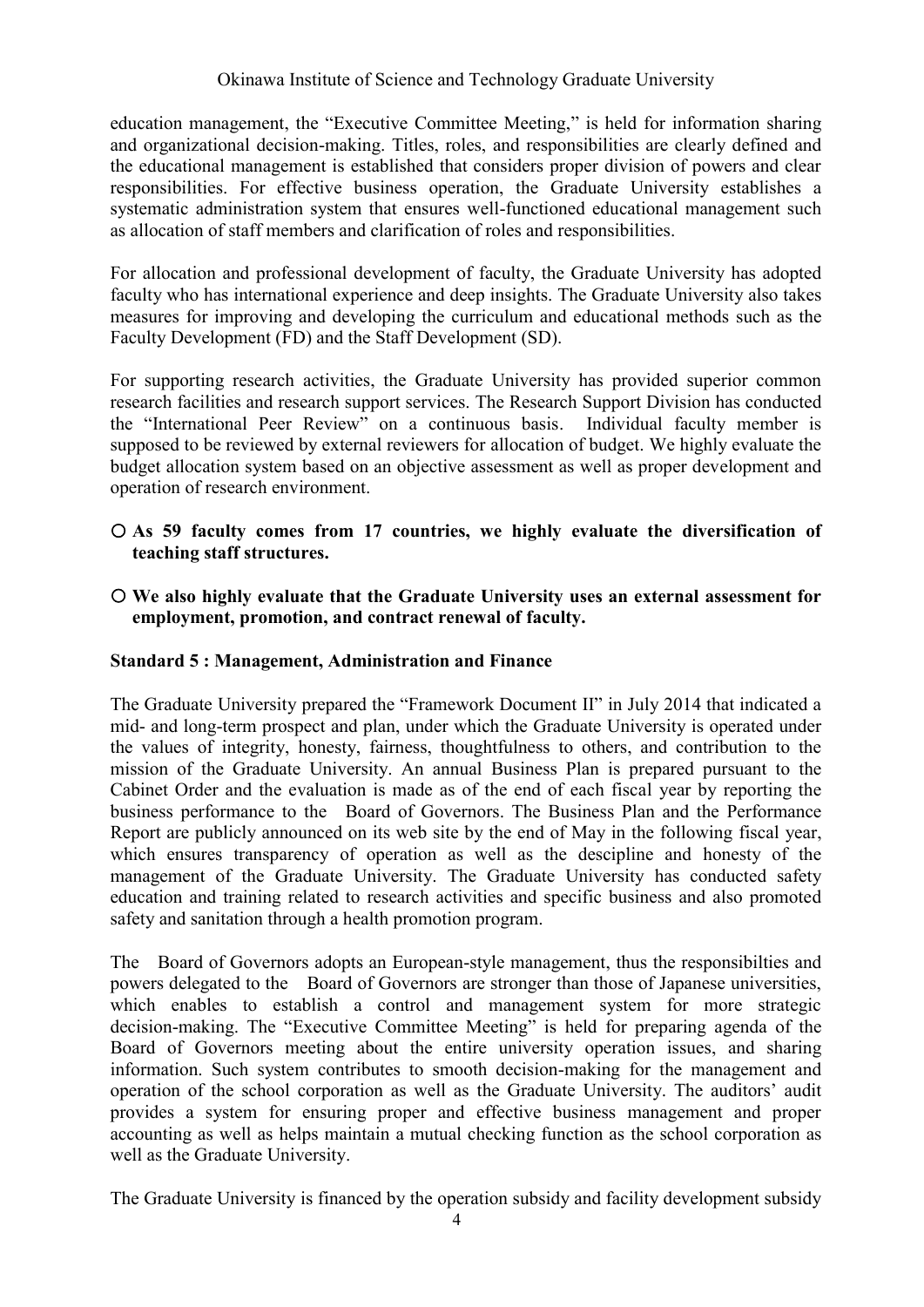provided by the national government. A stable financial basis is established and proper financial balance is maintained by the budget within the amount of subsidies permitted by the government. A summary of financial statements are audited by the auditors who submit an auditors' report to the Board of Governors for review and approval at the Board of Governors meeting. Wihtin three months from the end of each fiscal year, the financial statements including supplenetary statements are submitted together with a report by an independent audit office to the Primie Minister, ensuring a proper accounting and audit system and rigid implementation.

# **Standard 6 : Internal Quality Assurance**

For establishing an organization that ensures internal quality, the Graduate University has developed and established an organization and a responsible system for internal quality assurance. In a self-evaluation and assessment for internal quality assurance, the Graduate University conducted a peer review that is a self-evaluation and assessment system in 2015 in the third year from its establishment. The result was shared and sufficient examination, data collection and analysis were conducted using the Institutional Research (IR) function. For ensuring the functionality of internal quality assurance, the Graduate University has established a proper PDCA cycle for ensuring internal quality and functionality of the Graduate School and the entire Graduate University. The evaluation metrics are defined every fiscal year that are used for self-evaluation and assessment in addition to the performance report shared with the Cabinet Office and the accounting report to the Board of Audit. The Graduate University has a two-step evaluation system under which each responsible Division and Office provides a primary review of related data and the President re-reviews the result of self-evaluation submitted by each Division and Office.

In General, as it is a special private graduate university that was established as a national government project and under a national law, and receives the financial assistance from the national government that covers more than 95% of its operation costs, the Graduate University is a pioneer tackling various challenges and leading the future of graduate universities in Japan. We highly evaluate not only its cutting-edge scientific and technological researches but also its pioneering cross-disciplinary efforts seeking creative research result. It should also be noted that the Graduate University is part of the experimental project based on a new concept under which its efforts can contribute to the self-sustainable development in Okinawa.

For "Standard A: Contribution to the Sustainable Development of Okinawa" that is defined as the "Standards Unique to Each Institution for Its Mission and Goals," please see the General View of the Evaluation.

The following is a list of "Special Notes" set forth by the Graduate University:

- 1. Obtain the LEED Silver;
- 2. Support of internationalization of administrative tasks in other universities;
- 3. Adopt superior young researchers and support international communities.

# **III Evaluation for each standard**

# **Standard 1 : Mission and Goals, etc.**

**[Evaluation Results]**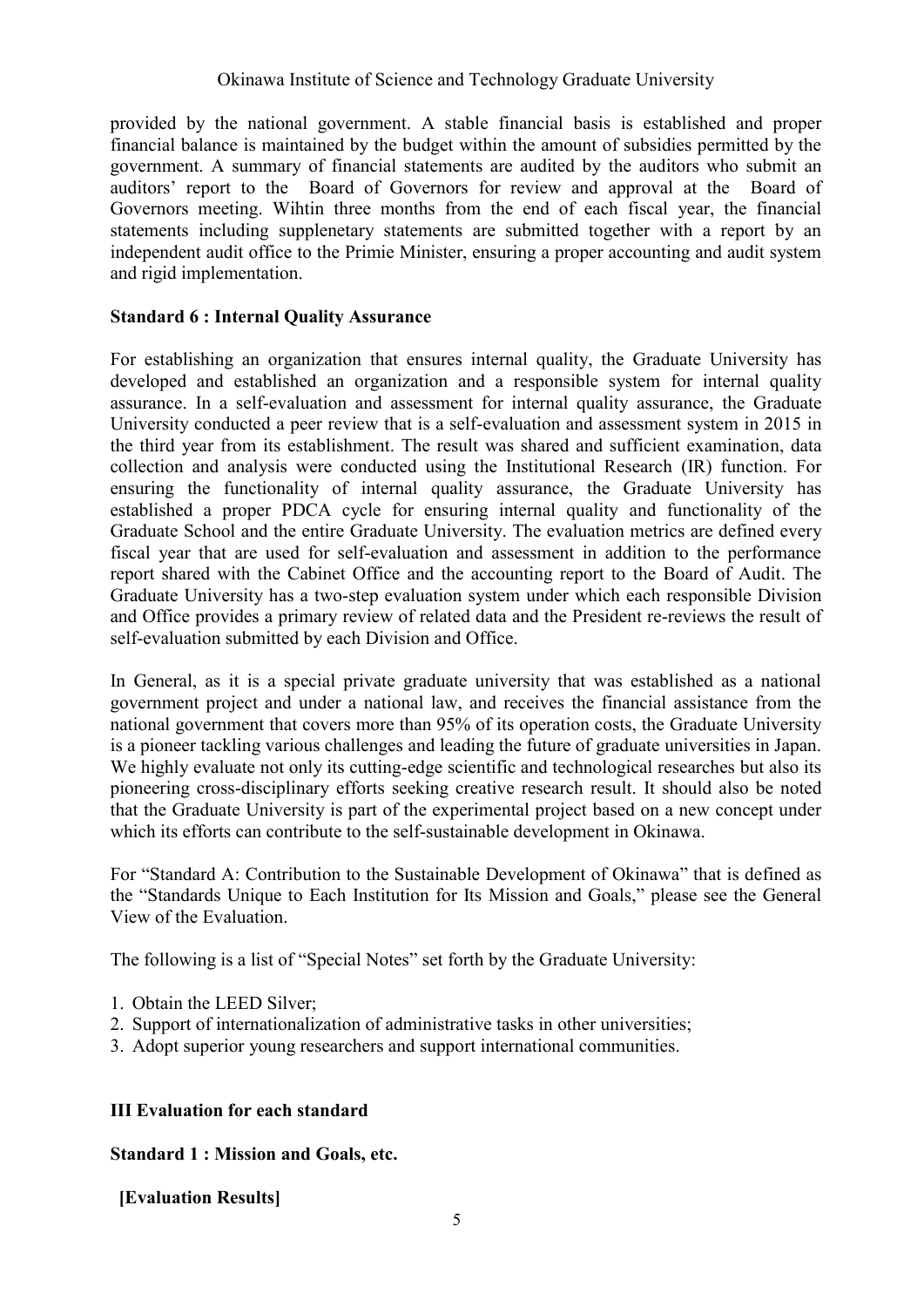OIST meets the requirements of the Standard 1.

# **1-1 Defining the mission, goals, and educational objectives**

- **1-1-(1) Specific and clearly defined contents**
- **1-1-(2) Simple documentation**
- **1-1-(3) Clear indication of individuality and distinctive qualities**
- **1-1-(4) Response to changes**

# **[Evaluation Results]**

OIST meets the requirements of the Standard 1-1.

#### **<Reason>**

The mission and goals and the education purpose are briefly summarized in the Okinawa Institute of Science and Technology School Corporation Act (the OIST Act) and the University Rules. The basic concept of the Graduate University based on the educational purpose is described as five central concepts: Best in the world, International, Flexible, Global Networking, and Collaboration with Industry. The characteristics and features of the Graduate University are clearly described as follows: (i) Special private university established as a national project under the national law, (ii) Promotion of interdisciplinary research, (iii) A single graduate school and single major in science and technology, (iv) A 5-year PhD program only, (v) September-entrance system, and (vi) Curriculum customized for individual students.

For responding to changes, the Graduate University adopts the Fifth Science and Technology Basic Plan prepared by the MEXT as guidelines, and take corrective and improvement measures to properly meet domestic and international needs in consideration of the scientific and technological trend in the world.

# 1-2 Reflection of the mission, goals, and educational objectives

- 1-2-(1) Understanding and support of administrative executives, faculty, and staff
- 1-2-(2) Internal and external dissemination
- 1-2-(3) Reflection of the mission, goals, and educational objectives in mid- and long-term plans
- 1-2-(4) Reflection of the mission, goals, and educational objectives in the Three Policies
- 1-2-(5) Consistency between the mission, goals, and educational objectives on one hand, and the structure of education and research organizations on the other

# **[Evaluation Results]**

OIST meets the requirements of the Standard 1-2.

# **[Reason]**

The mission and goals and the educational purpose are well understood and supported by officers, faculty, and staff members. As the Graduate University has been established recently, the officers were involved as the establishment preparation committee members and have continued working so far. For disseminating information within and outside of the Graduate University, the Graduate University has not only announced various information within OIST but also used the "Bilingual website" and the "Graduate School Handbook" for active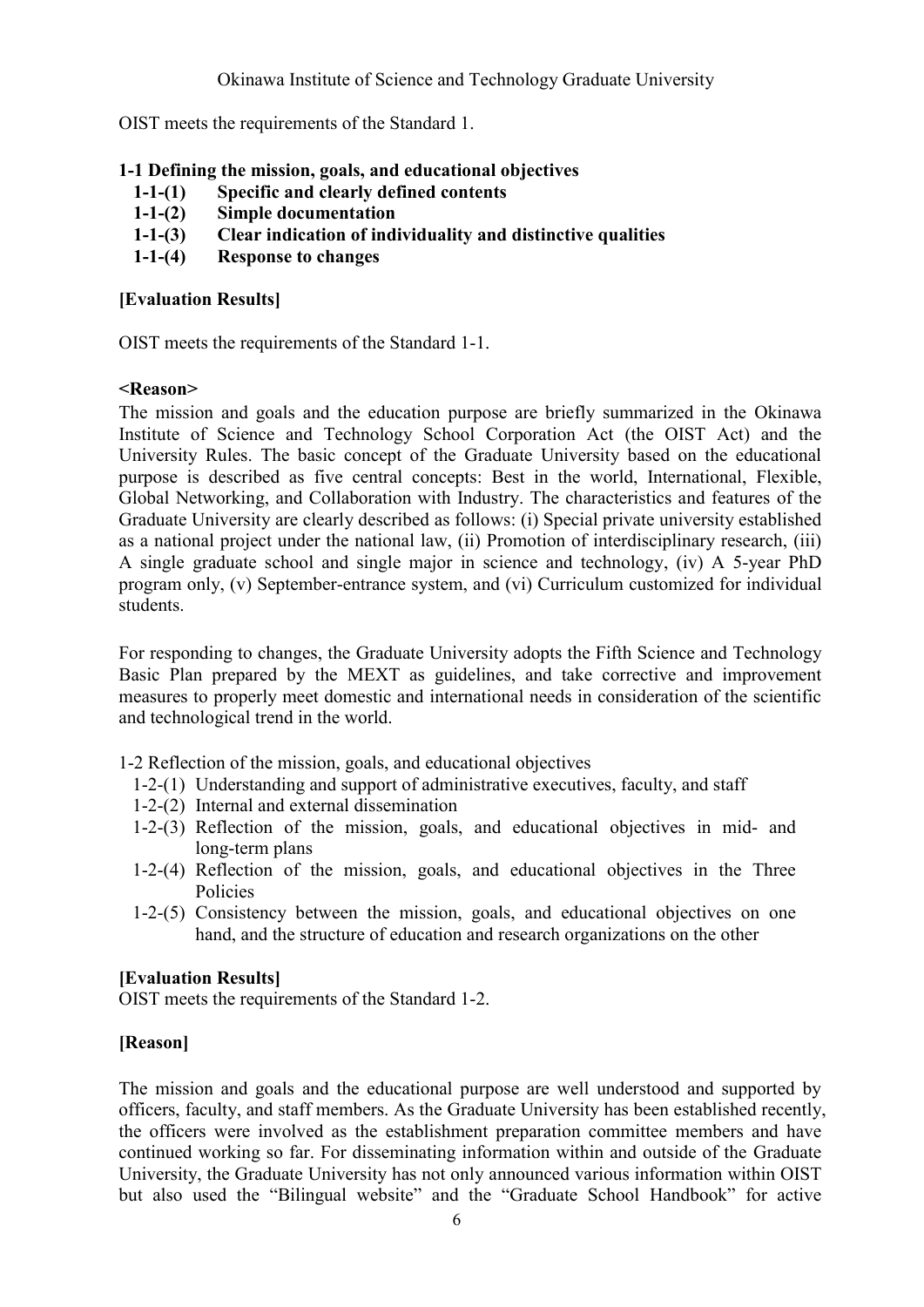information dissemination externally. This policy is clearly reflected in the "Framework Document II" that is a basis for the mid- and long-term plan as well as an annual Business Plan prepared pursuant to laws and regulations.

Article 1 of the University Rules "The Graduate University shall conduct internationally outstanding education and research in science and technology, and thus contribute to the sustainable development of Okinawa, and promote and sustain the advancement of science and technology in Japan and throughout the world" is reflected in three policies and the Graduate University has made efforts to realize the basic concept of the Graduate University: Best in the world, International, Flexible, Global Networking, and Collaboration with Industry. For maintaining the consistency between the educational purpose and the structure of education and research organization, the Graduate University has established an organization consisting of Provost, Executive Vice President and three Deans (Dean of the Graduate School, Dean of Faculty Affairs, and Dean of Research) that is properly operated.

#### **Standard 2 : Students**

# **[Evaluation Results]**

OIST meets the requirements of the Standard 2.

#### **2-1 Admission of students**

- **2-1-(1) Development and dissemination of the Admission Policy based on educational objectives**
- 2-1-(2) Implementation and verification of admission methods in accordance wit **the Admission Policy**
- **2-1-(3) Maintenance of appropriate numbers of admitted students based on yearly enrollment quotas**

# **[Evaluation Results]**

OIST meets the requirements of the Standard 2-1.

# **[Reason]**

The admission policy based on the educational purpose is that "The Graduate University aims to train researchers who will play important roles in the international scientific community at leading scientific institutions in the public and private sectors," which is publicly announced on its website. Accordingly, the Admissions Policy will make it a principle to recruit candidates with the potential and motivation to become leaders in scientific research on the international stage. It also clearly defines "outstanding students" and the Graduate University seeks students who are highly motivated by the desire of intellectual excitement and swelling expectation brought through the cutting-edge research at OIST, and has the capacity for independent research and original thinking.

For maintaining the appropriate number of students in accordance with the admission quota, the Graduate University has succeeded to have the sufficient number of applicants, which enables it to choose appropriate students. As a result, the Graduate can adopt students as it expects.

# **<Superior points>**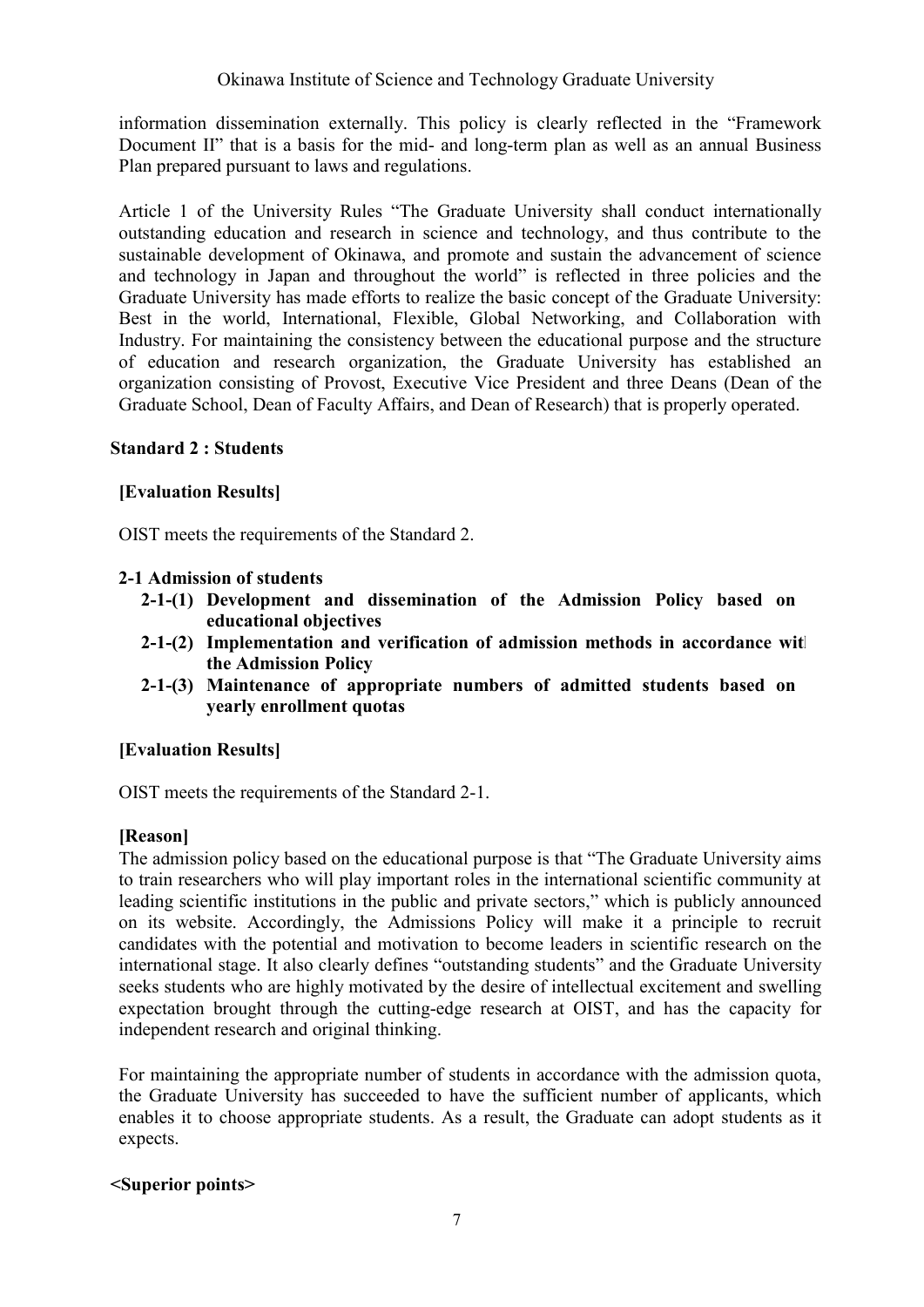As students can receive a practical experience of lab and intensive language courses before entering the Graduate University, we highly evaluate that the Graduate University provides them with a sufficient support for research activities.

# **2-2 Support for learning**

- **2-2-(1) Development of a support system for education including collaboration between faculty and staff**
- **2-2-(2) Enhanced support for education including effective use of TAs (teaching assistants), etc.**

#### **[Evaluation Results]**

OIST meets the requirements of the Standard 2-2.

# **[Reason]**

As a support for learning, the Graduate University has established a learning support system based on collaboration between faculty and staff members. It also assigns academic mentors and thesis supervisors, and provides students with consultation service through coordinators (Examinations, Research progress, and Degree completions) and a mental health care support. All these supports are extended in response to their individual needs.

Learning support using teaching assistances (TAs) is also provided. An academic mentor acts as a TA and provides support for learning. The Academic Service Section properly manages resources necessary for the education, and the use of "eFront Pro" that is a learning management system enables to properly control classes and home works. A proper support system is also provided in the mental side by providing "Ganju Service (counselling service)."

#### **<Superior points>**

 $\circ$  An academic mentor for the first year, and a thesis supervisor for the second year and later, and three thesis committee members are assigned to each student. We highly evaluate such systematic instruction system.

#### **2-3 Career guidance**

**2-3-(1)** Development of a system to provide guidance on social and professions **independence within and out of the educational curriculum**

# **[Evaluation Results]**

OIST meets the requirements of the Standard 2-3.

#### **[Reason]**

For career guidance, the Graduate University has established a support system on social and professional independence within and outside of the educational curriculum, aiming at a career development as a researcher, and provided an opportunity of teaching and instructing students as a part of its educational system. Within the educational curriculum, the courses entitled "Professional Development I (PD I)" and "Professional Development II (PD II)" are offered that aim at fostering abilities and capabilities to develop a career path as a scientist. Additionally, the Graduate University has invited professionals from the business sectors and the scientific and technological research communities to hold workshops and seminars, which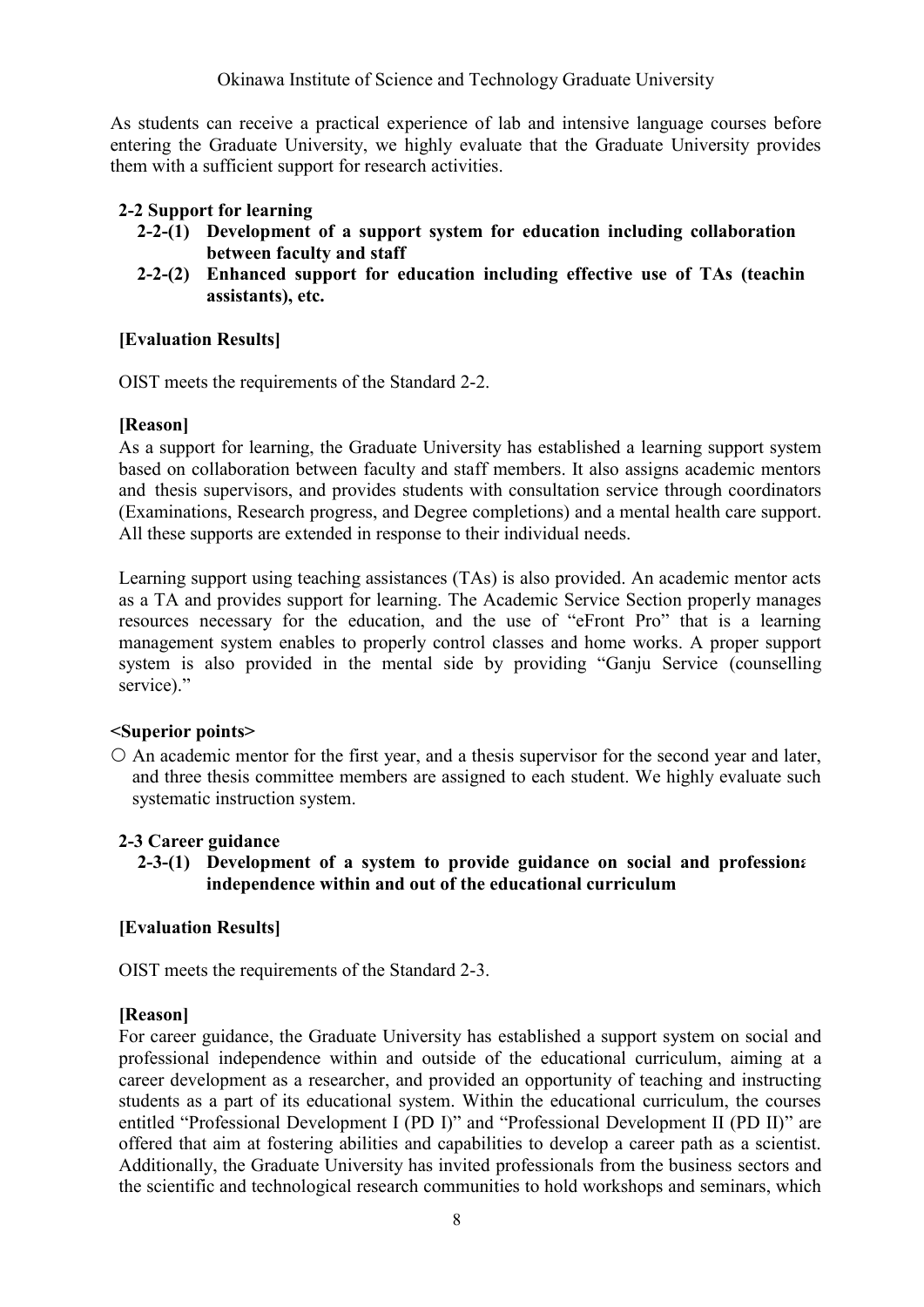can deepen the understanding of expected career of the students.

The Admission Career Development Section provides career information on a systematic manner and establishes a one-stop search system that enables students to search recruitment information from universities and research institutes all over the world at once.

# **2-4 Student services**

**2-4-(1) Support for stable school life**

# **[Evaluation Results]**

OIST meets the requirements of the Standard 2-4.

# **[Reason]**

For student services, the Graduate University provides an economic support to cover the tuition fee (only in exceptional cases like some excellent students) and living expenses (i.e. a scholarship system, award, and the research assistant system) that are equivalent to the level of other international research universities in the world, for the purpose of ensuring a stable student life. The Graduate University also gives proper supports for travel expenses for learning purpose and attending an academic meeting. The Graduate University has a medical clinic where bilingual doctors and nurses always stay to provide sufficient health support. A clinical psychologist is also available in the clinic for mental support.

# **<Superior points>**

We highly evaluate that the Graduate University has the "Child Development Center (CDC)" for students, faculty and staff members who need child care.

# **2-5 Development of the educational environment**

- **2-5-(1) Development, proper administration, and management of the educational environment including school grounds, buildings, etc.**
- **2-5-(2) Effective use of practical training facilities, library, etc.**
- **2-5-(3) Accessibilities of the facilities and equipment for people with disabilities**
- **2-5-(4) Proper management of the number of students attending class**

# **[Evaluation Results]**

OIST meets the requirements of the Standard 2-5.

# **[Reason]**

For the development of learning environment, the Graduate University has developed the learning environment such as a school site and buildings, for the purpose of harmonization between the cutting edge technologies and the environment, interdisciplinary exchange, and academic-industry collaboration network. Laboratories are properly developed and there is a library where students can effectively use electronic journals. The convenience of the facilities and equipment are well considered such as barrier-free access. The number of students who are admitted attending a class is well controlled.

#### **<Superior points>**

We highly evaluate systems the Graduate University prepares for better and focused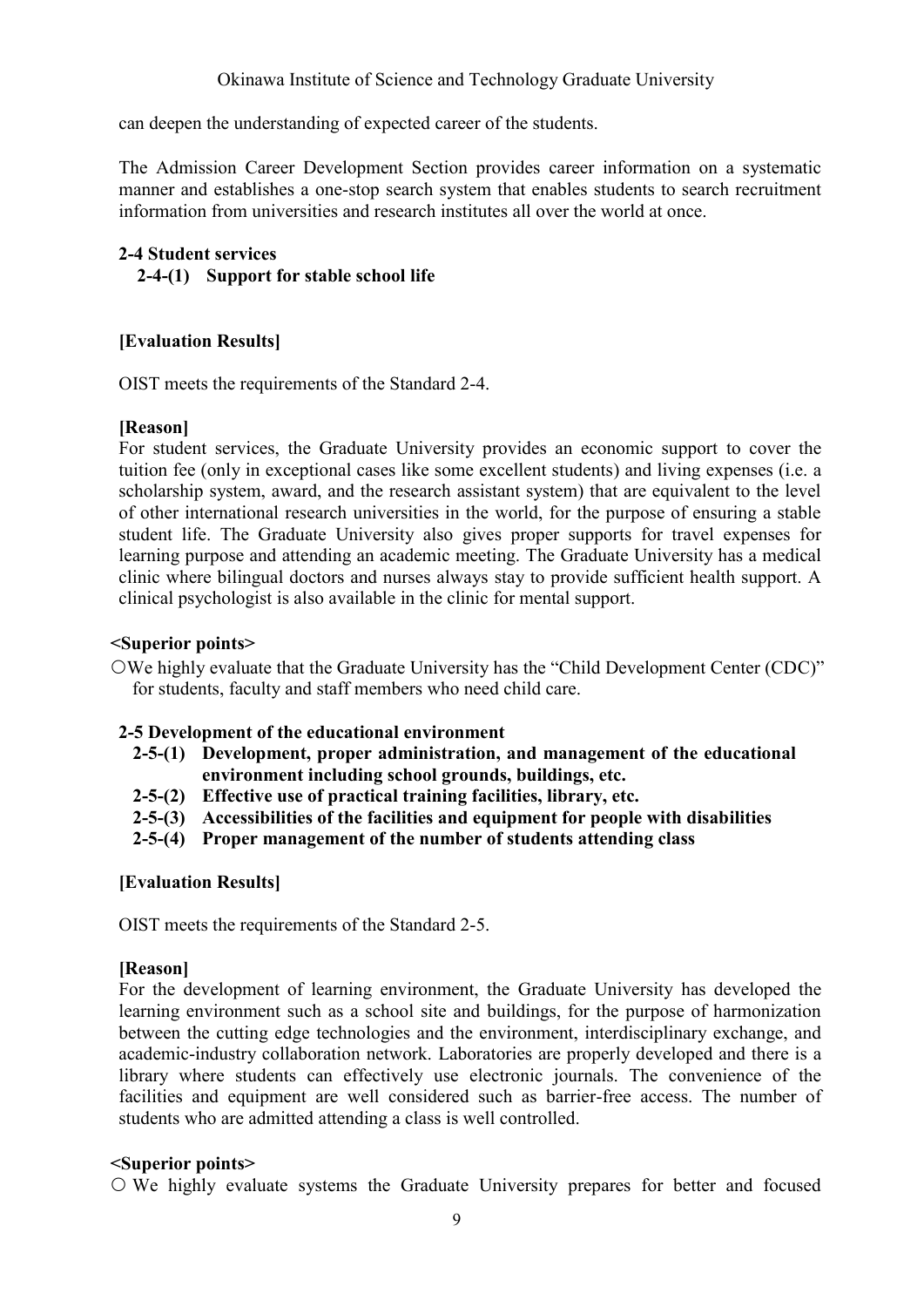research activities such as "Family Rooms" and "Mothers' Rooms" for breast-feeding and other child care services.

**2-6 Response to students' opinions and requests**

- **2-6-(1) Monitoring and analyzing students' opinions and requests concerning educational support, and effectively using the results**
- **2-6-(2) Monitoring and analyzing students' opinions and requests concerning school life including mental and physical health counseling and financial support, as well as effectively using the results**
- **2-6-(3) Monitoring and analyzing students' opinions and requests concerning the educational environment, and effectively using the results**

# **[Evaluation Results]**

OIST meets the requirements of the Standard 2-6.

#### **[Reason]**

For understanding and analysis of students' opinions and requests and the use of the result, the Board of Students that is a representative group of the students has a meeting with the Board of Governors/Board of Councilors, the president, and the faculty meeting on a regular basis to directly and indirectly review and discuss matters affecting students such as the learning environment, curriculum, financial support, and other student's welfare issues, which helps realize a proper action. The Graduate University also understands and analyzes various opinions and requests from students about their school life such as physical and medical health consultation and financial support, and uses the result properly.

# **Standard 3 : Educational Curriculum**

# **[Evaluation Results]**

OIST meets the requirements of the Standard 3.

# **3-1 Accrediting, graduation certification, and completion certification**

- **3-1-(1) Development and dissemination the Diploma Policy based on educational objectives**
- **3-1-(2) Development and dissemination of the standards for accrediting, promotion, graduation certification, and completion certification in accordance with the Diploma Policy**
- **3-1-(3) Strict application of the standards for accrediting, promotion, graduation certification, and completion certification**

# **[Evaluation Results]**

OIST meets the requirements of the Standard 3-1.

# **[Reason]**

For accrediting, progression and completion certification, the Graduate University defined a clear diploma policy as a requirement for awarding a doctorate, saying "The Ph.D. degree is conferred by the University in recognition of completion by the candidate of original research that makes a significant contribution to scientific knowledge" that is the educational purpose of the Graduate University, and widely disseminates the policy both internally and externally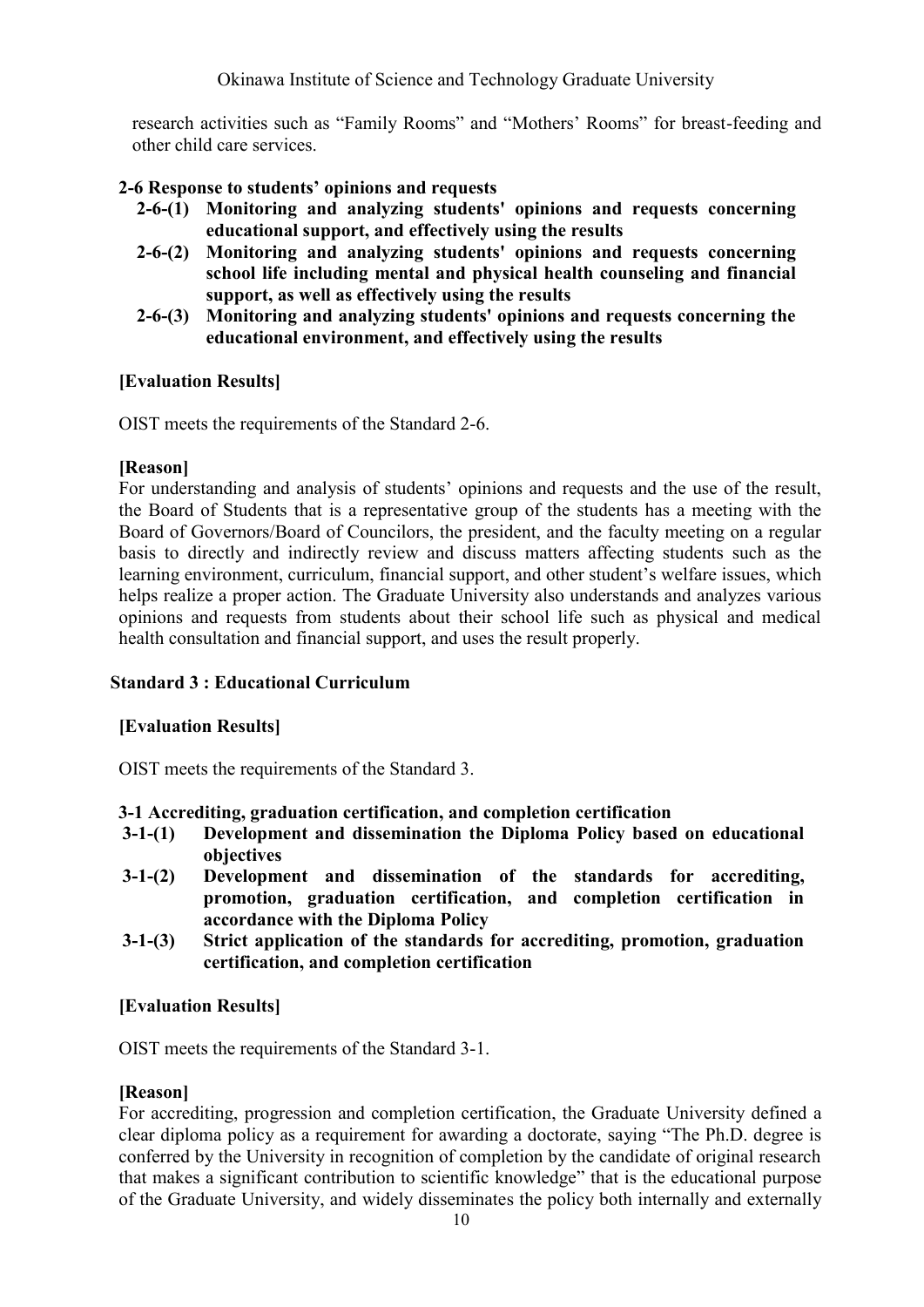on its website. The criteria of credit recognition, promotion, graduation, and completion based on the diploma policy are also clearly indicated and disseminated.

The accrediting criteria, progression criteria, and completion recognition criteria are properly established and operated. Before starting research activities for a doctoral thesis, the "Curriculum Examination Committee (CEC)" checks whether the student is ready for preparing a doctoral thesis, and students are required to prepare their thesis review pursuant to the guidelines.

# **<Superior points>**

 We highly evaluate a rigid review system for doctoral dissertation conducted by the Graduate University, as the Graduate University has a panel of thesis review that includes two domestic and international professionals as a reviewer.

# **3-2 Educational curriculum and teaching methods**

- **3-2-(1) Development and dissemination of the Curriculum Policy**
- **3-2-(2) Consistency between the Curriculum Policy and Diploma Policy**
- **3-2-(3) Systematic organization of educational curriculum in accordance with the Curriculum Policy**
- **3-2-(4) Implementation of liberal arts education**
- **3-2-(5) Design and development of teaching methods and their effective implementation**

# **[Evaluation Results]**

OIST meets the requirements of the Standard 3-2.

# **[Reason]**

The Graduate University defines the curriculum policy, saying "The academic program will aim to develop the full potential of each student toward scientific excellence and independence" that is the educational purpose of the Graduate University, and widely disseminates the policy both internally and externally on its website. The Curriculum Policy and the Diploma Policy are consistent and a 5-year Ph.D. program is structured in a systematic manner in line with the Curriculum Policy. It is clearly indicated and publicly announced on its web site that the Graduate University puts emphasis on highly interdisciplinary education based on the basic science, and takes into account wishes and adequacy of individual students by providing customized educational curriculum.

For accepting students from all over the world, the Graduate University adopts the September entrance system and also figures out various ways in the educational method such as the "Lab Rotation" for better understanding of various areas, technologies, and thoughts. It sets the upper limit of the number of courses registered for ensuring the time for learning, reading, and research activities engaged through the "Lab Rotation".

# **<Superior points>**

 We highly evaluate the "Lab Rotation" system that enables students to have a wide range of research experience beyond their own areas.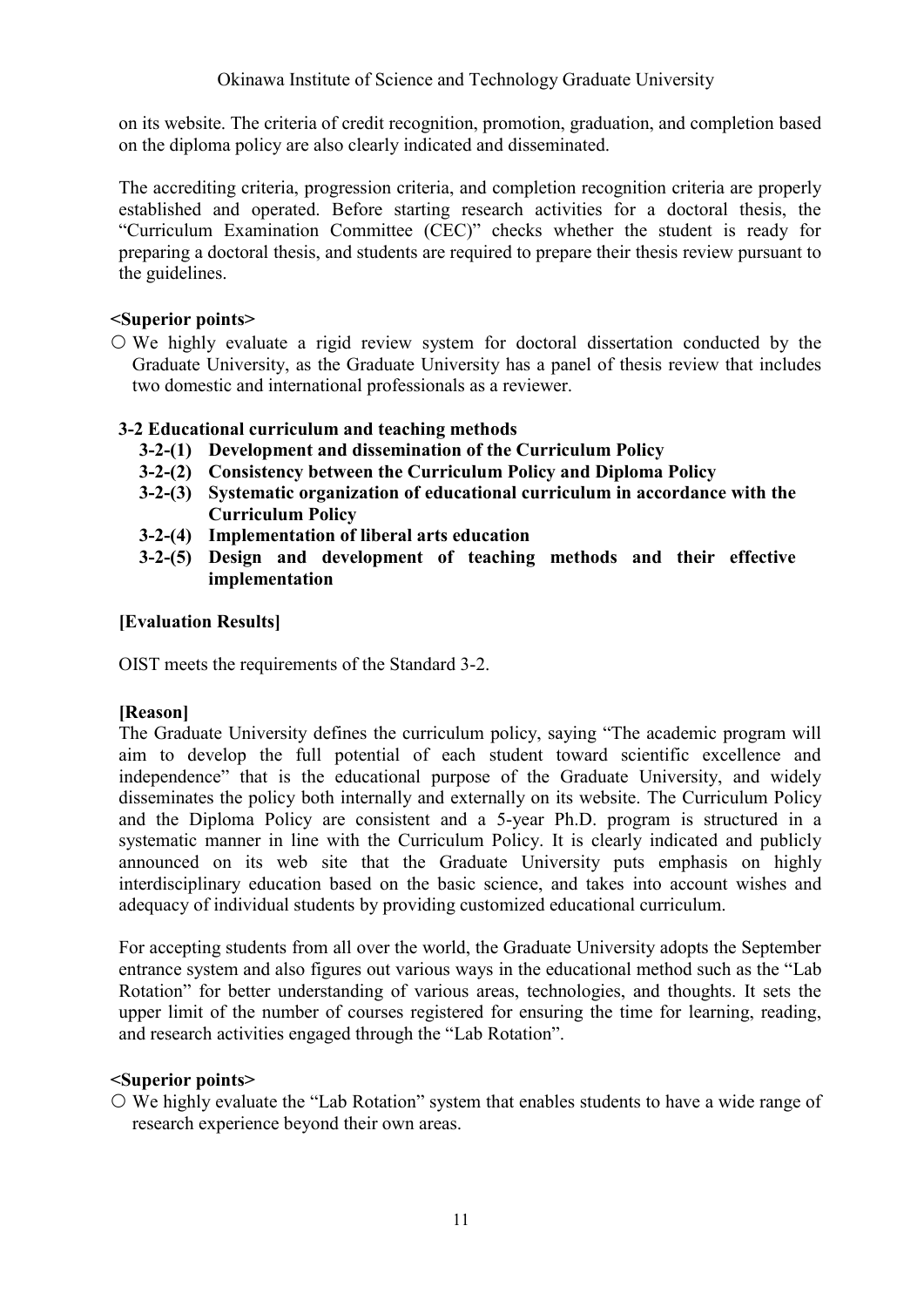# **3-3 Inspecting and evaluating educational outcomes**

- **3-3-(1) Establishment and operation of methods for inspecting and evaluating educational outcomes in light of the Three Policies**
- **3-3-(2) Feed-back on inspection and evaluation results of educational outcomes for improving educational contents, methods, and guidance**

# **[Evaluation Results]**

OIST meets the requirements of the Standard 3-3.

# **[Reason]**

For inspecting and evaluating educational outcomes, the "Curriculum Examination Committee (CEC)" is established that holds a meeting monthly to supervise the progress of learning at all the stages of the program, and based on three policies, inspects and evaluates educational outcomes for the purpose of improving curriculum, education methods, and instructions for learning. The Graduate University has made efforts to maintain a consistent review standard for research plan that is conducted by external and internal reviewers. The result of inspection and evaluation of educational outcome is evaluated by students at the end of each academic term by evaluating the registered courses, and the result of the student evaluation is fed back to the faculty. The Student Association distributes a questionnaire sheet that checks the satisfaction among students. The result is shared with Dean of the Graduate School.

# **Standard 4 : Faculty and Staff**

# **[Evaluation Results]**

OIST meets the requirements of the Standard 4.

# **4-1 Functionality of the academic management**

- **4-1-(1) Establishment and demonstration of appropriate leadership of the president in university decision-making and academic management**
- **4-1-(2) Establishment of academic management with appropriate distribution of authority and clarification of responsibilities**
- **4-1-(3) Functionality of academic management through staff positioning and clarification of roles**

# **[Evaluation Results]**

OIST meets the requirements of the Standard 4-1.

# **[Reason]**

Under proper leadership by the president for a decision-making of the Graduate University and academic management, the "Executive Committee Meeting" is held on a biweekly basis for information sharing and organizational decision-making.

Titles, roles, and responsibilities of executives consisting of the President, CEO, Executive Vice President and Chief Operating Officer (COO), are clearly indicated and the academic management is established that considers proper division of powers and clear responsibilities.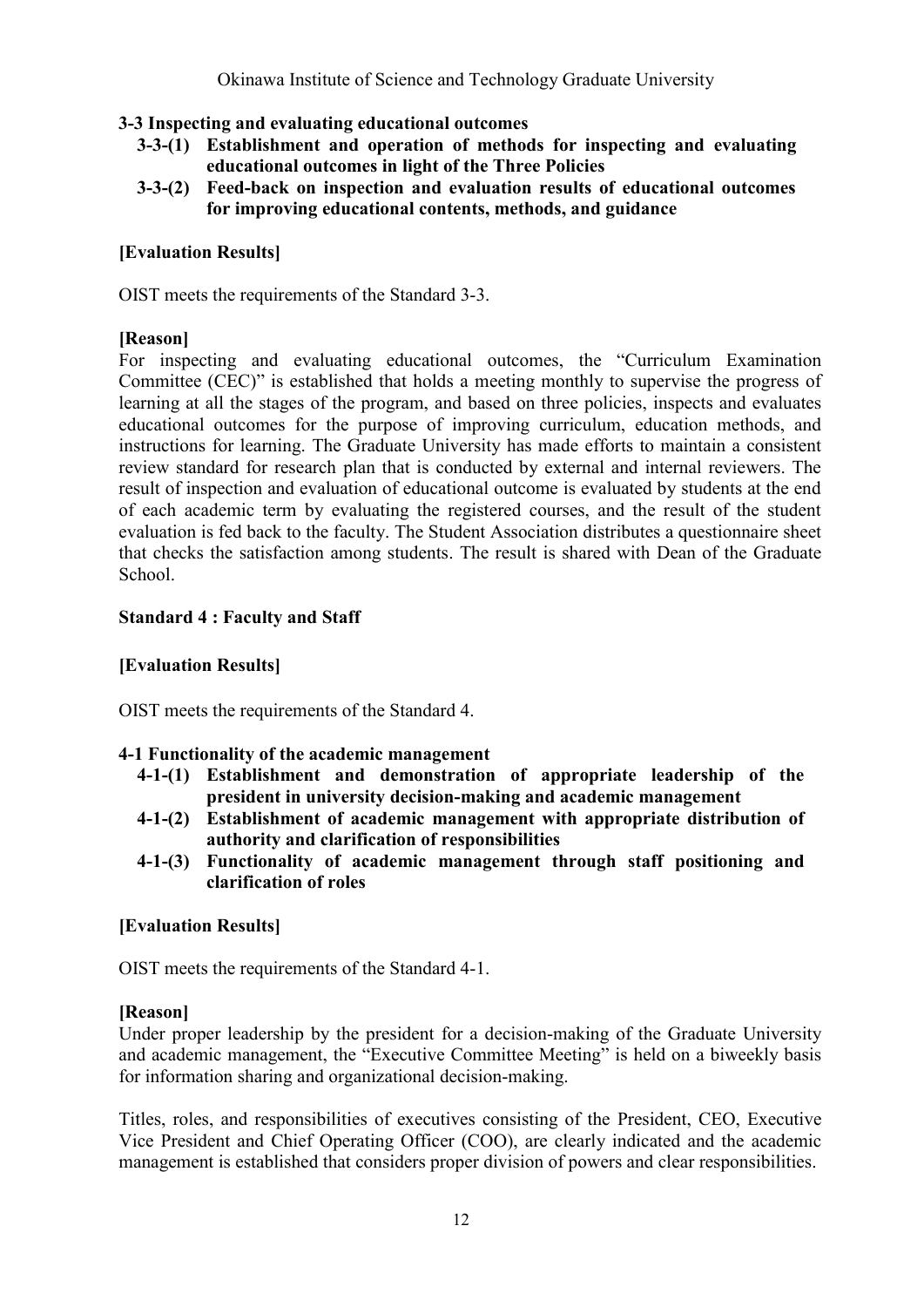The organizational framework of each division is clearly defined. The proper number of staff members is assigned and their roles and responsibilities are clearly divided. The titles, roles, and responsibilities of managers are also clearly defined.

For effective business operation under the executives, the Graduate University establishes a systematic administration system that ensures well-functioned academic management such as allocation of staff members and clarification of roles and responsibilities.

#### **4-2 Teacher assignment and faculty development**

- **4-2-(1) Securing and positioning faculty members through their appointment and promotion in accordance with educational objectives and curriculum**
- **4-2-(2) Development and improvement of educational contents and methods including FD (faculty development), as well as their effective implementation**

#### **[Evaluation Results]**

OIST meets the requirements of the Standard 4-2.

#### **[Reason]**

For faculty assignment and professional development, as the half of the faculty is non-Japanese, the "Affirmative Action" is adopted to employ faculty who has international experience and insights regardless of their gender, age, and nationality. When assessing faculty, the Graduate University conducts a research unit review, promotion review, and tenure review based on the consistent assessment criteria. Employment, appointment, promotion, assessment, and retirement of faculty are based on clear criteria, which ensure employment, promotion and allocation of faculty in line with the educational purpose and curriculum.

For improving and developing the curriculum and educational methods such as the Faculty Development (FD) and for effective implementation, the Graduate University establishes a guideline for improving the quality of faculty who is involved in the education and research instruction for students. The guideline is distributed to individual faculty. Additionally, faculty attends a class of other faculty mutually and exchanges opinions for better education.

#### **<Superior points>**

- We highly evaluate the diversification of faculty at the Graduate University, as 59 faculty comes from 17 countries.
- We also highly evaluate that the Graduate University uses an external assessment for employment, promotion, and contract renewal of faculty.

# **4-3 Staff training**

**4-3-(1) Provision of opportunities for the cultivating qualities and abilities of the staff, including SD (Staff Development)**

# **[Evaluation Results]**

OIST meets the requirements of the Standard 4-3.

# **[Reason]**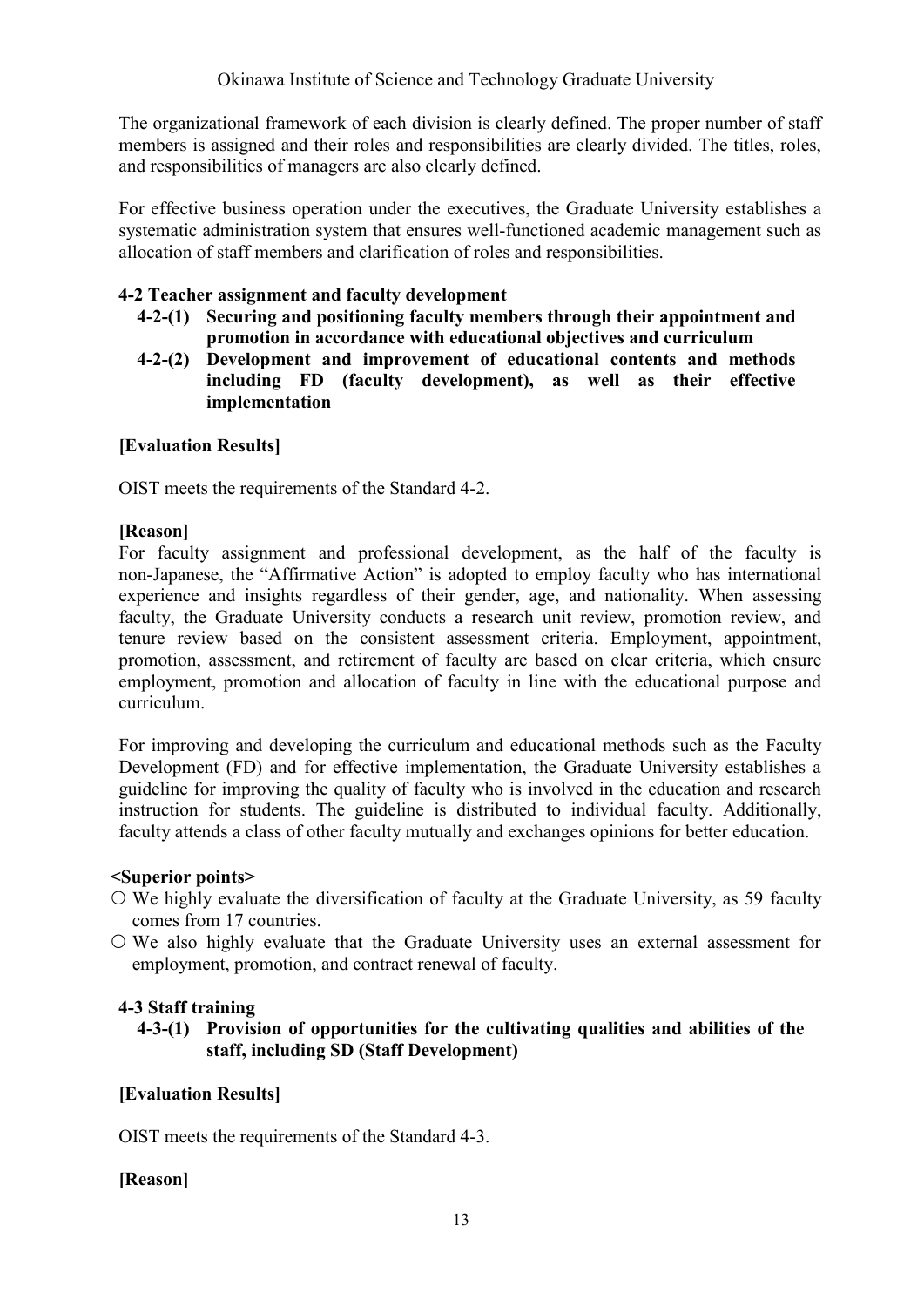The staff training program is supervised by Gender Equality and Human Resource Development Division and the staff members can search and receive various training courses on the internal portal site. The Graduate University has also conducted various training programs for the SD purpose. The Graduate University evaluates self-improvement and self-promotion efforts when assessing the staff performance, and has steadily taken measures such as the SD to improve capability and ability of staff members for the operation of the Graduate University.

#### **4-4 Research support**

- **4-4-(1) Development, appropriate operation, and management of the research environment**
- **4-4-(2) Establishment and strict application of research ethics**
- **4-4-(3) Resource allocation for research activities**

# **[Evaluation Results]**

OIST meets the requirements of the Standard 4-4.

#### **[Reason]**

For research support, Research Support Division supervises seven technical sections and two administrative sections, providing researchers with superior common research facilities and research support services.

The Research Support Division has conducted the "International Peer Review" on a continuous basis. Individual faculty member is supposed to be reviewed by external reviewers for allocation of budget. We highly evaluate the budget allocation system based on an objective assessment as well as proper development and operation of research environment.

In accordance with the "Code of Conduct for Scientists" and the "Guidelines responding to unfair practice in research activities," and other related guidelines and policies, the Graduate University has firmly established the research ethics and is carrying out rigid operation of these guidelines and policies.

Additionally, six staff members are allocated at Grants and Research Collaborations Section that specifically provides specific support services to earn external funds such as a program to enhance support for the application for Kakenhi, which results in proper resource allocation to research activities.

#### **Standard 5 : Management, Administration and Finance**

# **[Evaluation Results]**

OIST meets the requirements of the Standard 5.

#### **5-1 Management discipline and integrity**

- **5-1-(1) Upholding management discipline and integrity**
- **5-1-(2) Continuous efforts to achieve the mission and goals**
- **5-1-(3) Considerations for environmental conservation, human rights, and security**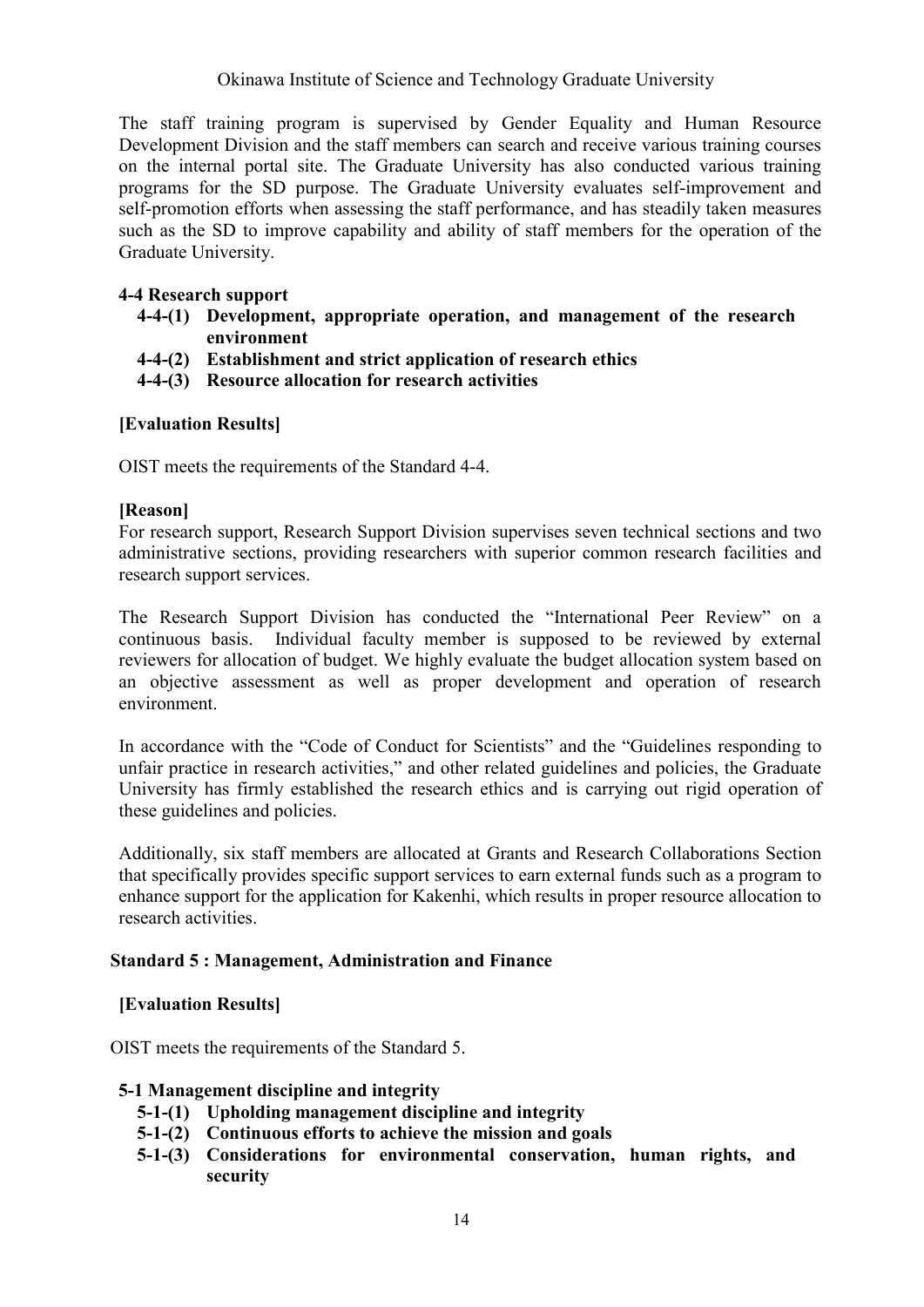# **[Evaluation Results]**

OIST meets the requirements of the Standard 5-1.

# **[Reason]**

For ensuring the discipline and honesty of the management, a mid- and long-term prospect and plan is indicated, and the Graduate University is operated under the values of integrity, honesty, fairness, thoughtfulness to others, and contribution to the mission of the Graduate University. An annual Business Plan is prepared pursuant to the Cabinet Order, and is publicly announced togegher with the Business Performance Report approved by the Board of Governors on its web site by the end of May in the following fical year, which ensures transparency of operation as well as the descipline and honesty of the management of the Graduate University.

The Business Plan clearly indicates the goals and measures to be taken for each item composed by education/research, transparency and effectiveness of governance and business operation, finance, contribution to a self-sustained development of Okinawa area, campus environment development/formation and safety of university community, and consideration of the environment. The Graduate University has made a continuous effort to achieve the mission and goals.

The Graduate University has conducted safety education and training related to research activities and specific business and also promoted safety and sanitation through a health promotion program. The Graduate University has respected diversification and make efforts to give opportunities regardless of race. etc., as well as focused on the environment preservation, human rights, and safety.

# **5-2 Functions of the Board of Governors**

# **5-2-(1) Development and functionality of a system to enable strategic decision-making for achieving the mission and goals**

# **[Evaluation Results]**

OIST meets the requirements of the Standard 5-2.

# **[Reason]**

The Board of Governors adopts an European-style management, thus the responsibilities and powers delegated to the Board of Governors are stronger than those of Japanese universities, which enable to establish a control and management system for more strategic decision-making. Board members include Novel prize awarded and other prominent scientists who have made a significant contribution to the development of science and technology, those who have deep insights in the promotion and development of Okinawa, and those who have an advanced knowledge and experience on university management. The Graduate University has a decision-making system and functionality for achieving its mission and goals such as promotion of interdisciplinary education and research and contribution to the self-sustained development of Okinawa.

# **5-3 Facilitation and cross-checking of administration and operation**

# **5-3-(1) Facilitation of decision-making among administrative organizations at the corporation and university**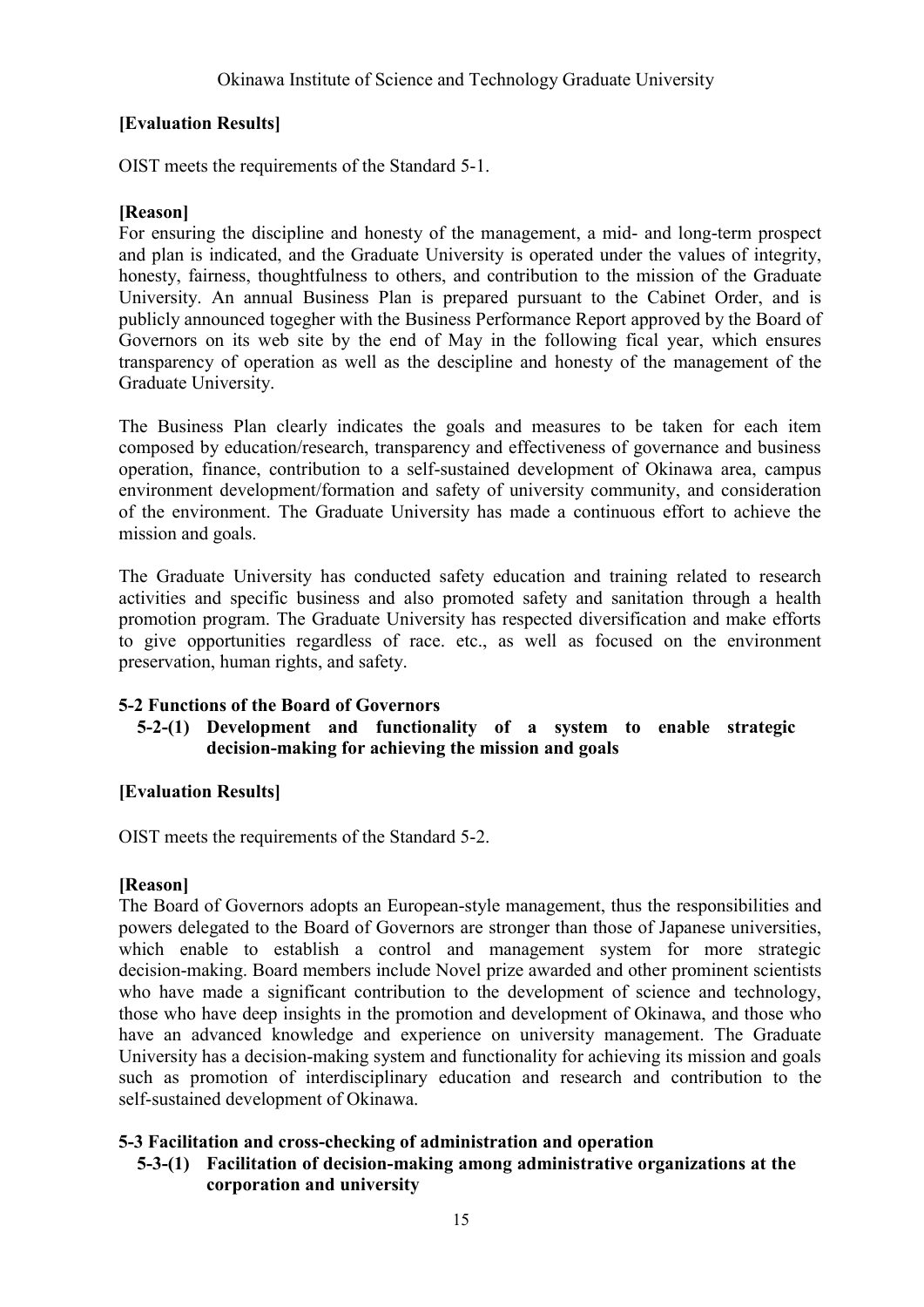# **5-3-(2) Functionality of cross-checks among administrative organizations at the corporation and university**

# **[Evaluation Results]**

OIST meets the requirements of the Standard 5-3.

# **[Reason]**

For facilitation and cross-checking of administration and operation, the "Executive Committee Meeting" is held on a biweekly basis for preparing agenda of the Board of Governors meeting about the entire university operation issues, and sharing information. Such system contributes to smooth decision-making in the organization as the school corporation as the Graduate University.

External auditors are elected pursuant to the Bylaws, and internal auditors conduct an audit on business operation and accounting. The auditors' audit provides a system for ensuring proper and effective business management and proper accounting as well as helps maintain a mutual checking function as a school corporation and as the Graduate University.

# **5-4 Financial base and fiscal balance**

- **5-4-(1) Establishment of appropriate financial operation based on mid- and long-term plans**
- **5-4-(2) Securement of a stable financial base and fiscal balance**

# **[Evaluation Results]**

OIST meets the requirements of the Standard 5-4.

#### **[Reason]**

For financial base and fiscal balance, subsidies from the national government accounts for more than 95% of the total revenue. The budget consists of the operation subsidy and facility development subsidy provided by the government, and external funds. Total of the government subsidies in 10 years is expected to be 20 billion yen annually in the mid- and long-term plan. It is expected that there is no plan of supplementary business revenue, borrowings, and asset management. The Graduate University has established a basis for proper financial management based on the mid- and long-term plan.

The Graduate University is financed by the operation subsidy and facility development subsidy provided by the national government. A stable financial basis is established and a good financial balance is maintained by budgeting within the amount of subsidies permitted by the national government.

# **5-5 Accounting**

- **5-5-(1) Development of proper accounting procedures**
- **5-5-(2) Development of an accounting audit system and its strict implementation**

# **[Evaluation Results]**

OIST meets the requirements of the Standard 5-5.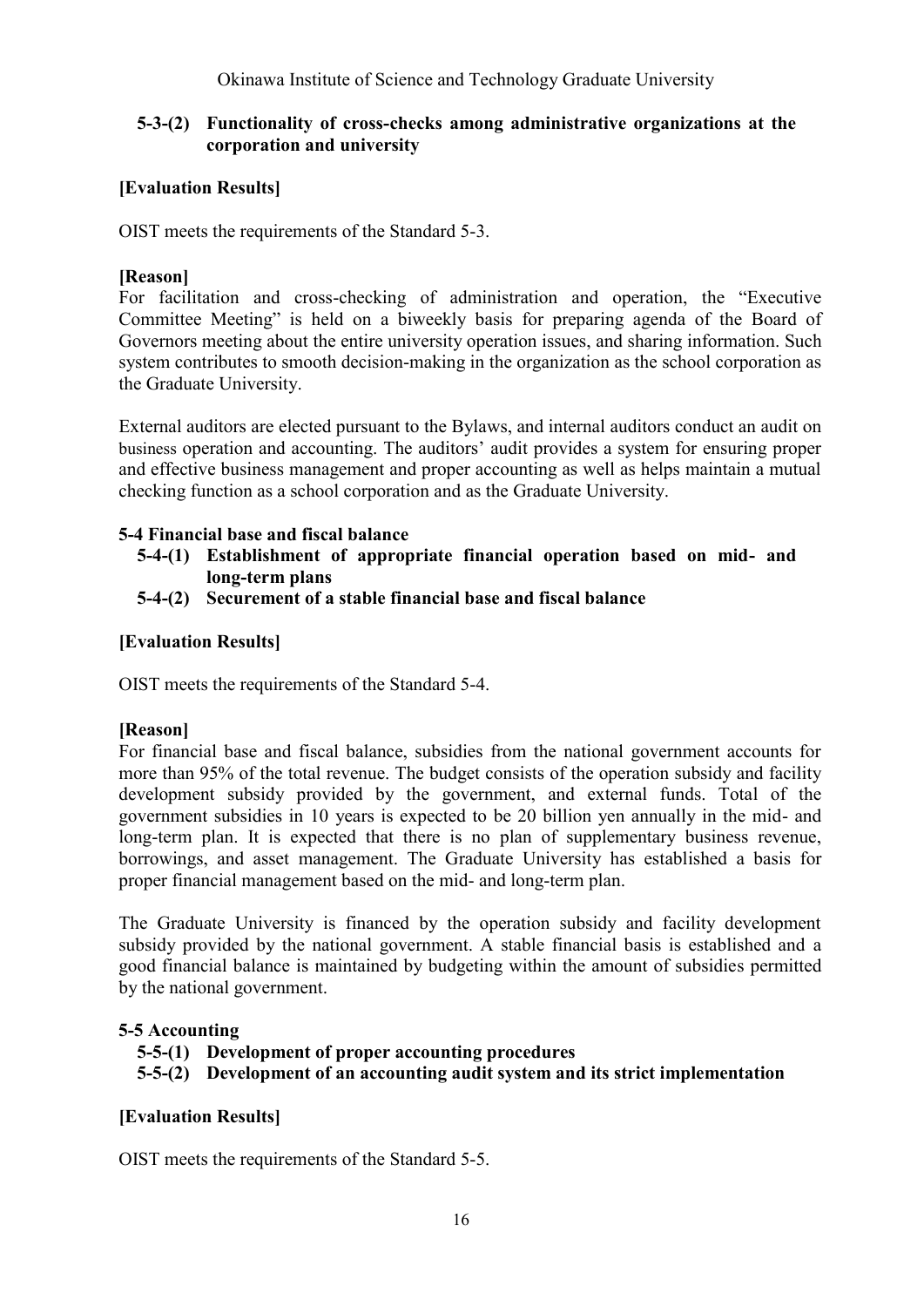# **[Reason]**

The Graduate University has conducted accounting procedures pursuant to the accounting standards defined by the Cabinet Office. A monthly result is reported to the General Accounting Office. Annual financial statements and an audit reported prepared by an independent audit office are submitted to the Cabinet Office. These documents are publicly available on its website and we believe that the accounting is properly processed.

A summary of the financial statements is audited by internal auditors who submit an audit report to the Board of Governors for review and approval. Within three months from the end of each accounting year, the financial statements and its supplementary statements are submitted together with a report by an independent audit office to the Prime Minister, ensuring a proper accounting and audit system and rigid implementation.

# **Standard 6 : Internal Quality Assurance**

# **[Evaluation Results]**

OIST meets the requirements of the Standard 6.

# **6-1 Organizational system for internal quality assurance**

# **6-1-(1) Development of an organization for internal quality assurance and establishment of responsibility allocation**

# **[Evaluation Results]**

OIST meets the requirements of the Standard 6-1.

# **[Reason]**

For organizational system for internal quality assurance, the Graduate University has established a mechanism for internal quality assurance. More concretely, three evaluations consisting of the Business Performance Report, the peer review, and the evaluation by accreditation organization are conducted led by the "Executive Committee." The Business Report that is a self-checking and assessment of the level of achievement against the Business Plan of each fiscal year includes the Business Report shared with the Cabinet Office and an accounting report to the General Accounting Office which are properly conducted. The external evaluation committee led by the President conducts an external assessment by superior professionals who play an active role on a global basis.

"The External Panel on Future Challenges for the Okinawa Institute of Science and Technology Graduate University" established at Cabinet Office is held on a regular basis. The external panel presents advice on the Business Plan/budget and the Business Report to the Minister of State for Okinawa and Northern Territories Affairs from a professional viewpoint.

# **6-2 Self-inspection and evaluation for internal quality assurance**

- **6-2-(1)** Conducting self-inspection and evaluation for internal quality assuranc **supported by independence and autonomy, as well as sharing the results**
- 6-2-(2) Sufficient survey, data collection, and data analysis effectively using Il **(Institutional Research), etc.**

**[Evaluation Results]**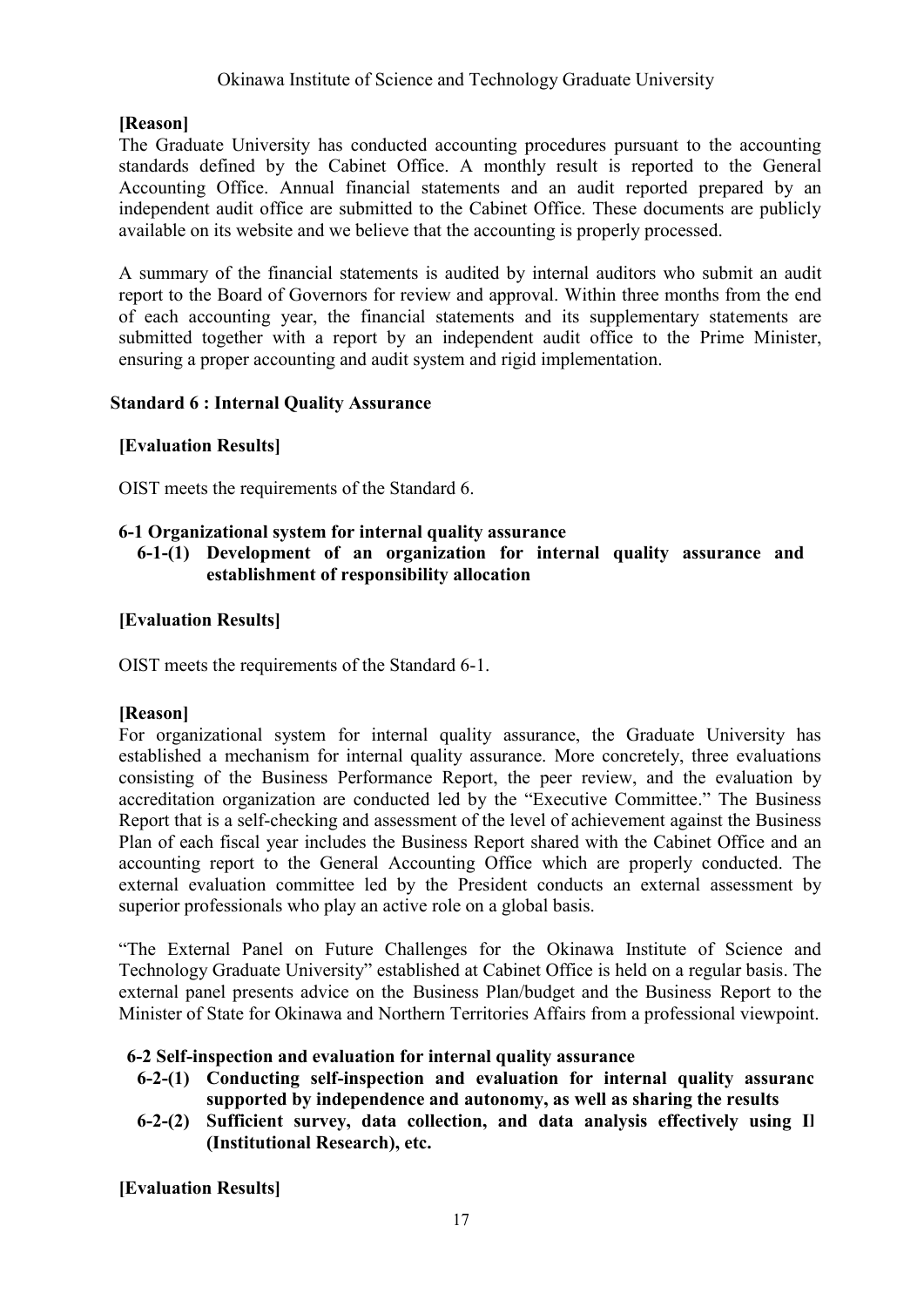OIST meets the requirements of the Standard 6-2.

#### **[Reason]**

For internal quality assurance, the Graduate University conducted a peer review that is a self-checking and assessment system in 2015, the third year from its establishment. The result was shared and sufficient research, data collection and analysis were conducted using the Institutional Research (IR) function. In the Business Performance Report, the metrics are defined every fiscal year and the achievement level is evaluated qualitatively and quantitatively based on the objective information and data including the Business Report shared with the Cabinet Office and an account report to the General Accounting Office for self-checking and evaluation.

The Graduate University has a two-step evaluation system under which each responsible Division/Office provides a primary review on the achievements and the President re-reviews the result of those self-checked report.

#### **6-3 Functionality of internal quality assurance**

**6-3-(1) Establishment and functionality of the PDCA mechanism in departments, divisions, and graduate divisions, as well as the entire university for internal quality assurance**

#### **[Evaluation Results]**

OIST meets the requirements of the Standard 6-3.

#### **[Reason]**

For the functionality of internal quality assurance, the Graduate University has established a proper PDCA cycle consisting of preparation and implementation of the business concept and plan Business Reporting, and action for improvement in each fiscal year. The PDCA cycle of the Graduate School and the Graduate University Corporation is established and functioned well for internal quality assurance. The PDCA cycle is operated with consultation and coordination with the Cabinet Office, and checking function works well, as the progress information is shared at the Quarterly Meeting that is held four times a year.

The Graduate University prepares and implements the Business Plan, and makes the Business Performance Report pursuant to the Graduate University Act and the Framework Document. The result of self-checking/evaluation is effectively used through reporting to the Cabinet Office that is an important stakeholder at the Quarterly Meeting.

#### **Overview on Standards Unique to Each Institution for Its Mission and Goals**

#### **Standard A : Contribution to the Sustainable Development of Okinawa**

- **A-1 Policies, organizational structure, efforts, and outcomes of social collaboration**
	- **A-1-(1) Policies, organizational structure, efforts, and outcomes of industrial collaboration for the sustainable development of Okinawa**
	- **A-1-(2) Policies, organizational structure, efforts, and outcomes of contribution to the local community for the sustainable development of Okinawa**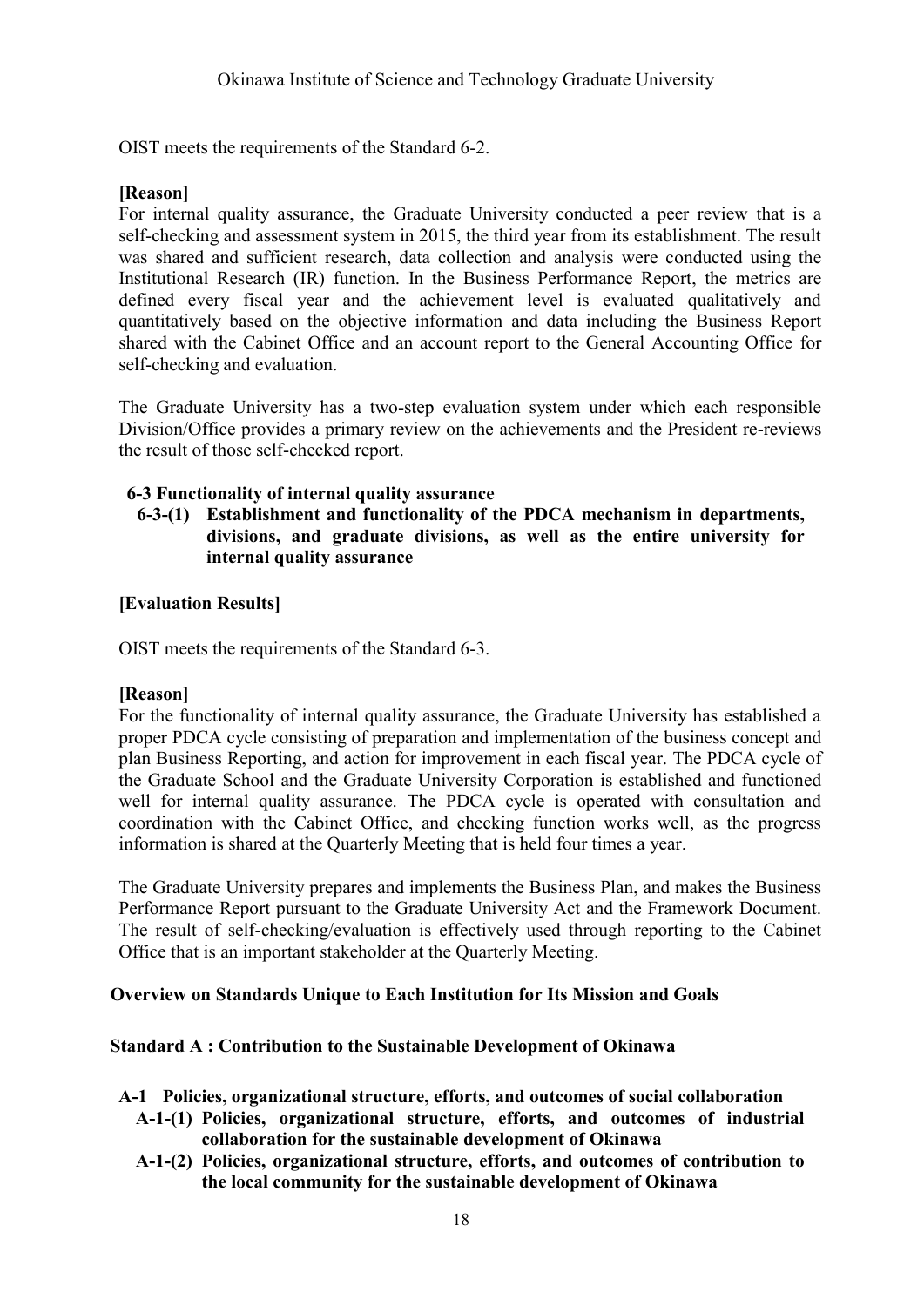#### **[General View]**

"Contribute to the self-sustained development in Okinawa area" that is one of the mission and goals of the Graduate University is very unique and excellent. For achieving this purpose, the "Technical Development and Innovation Center (TDIC)" was established for technical development and commercialization of ideas created within research activities at the Graduate University, promotion of innovation by establishing a strategic partnership with organizations in and outside of Okinawa prefecture, in Japan and overseas, and development of a system for understanding the factors required for success and measuring the impact on the society and the economy. More concretely, the TDIC has conducted researches in the areas of the marine science and the wave power generation, leveraging the environment of Okinawa and local features. We hope that these actions will make a fruitful result.

The TDIC also conducts the proof of concept research that is very unique globally, by combining the cutting edge technology research, fund raising, practical training, and human resource development support. As many research results involve an issue of intellectual property such as inventions and utility models, the Graduate University has held a basic training course on intellectual property as a part of orientation for newly joined staff members, for the purpose of fully disseminating the "OIST Intellectual Property Policy." For local contributions toward the promotion of Okinawa, the Graduate University has conducted a joint research project with Okinawa prefecture, local municipal governments, and private companies in the areas of the biological science and the environmental science, for the purpose of preserving a rich nature in Okinawa. In addition, the Graduate University has promoted a visiting program from primary schools, junior high schools and high schools in Okinawa prefecture and supporting the "Super Science High School (SSH)" activities in Okinawa and Kyushu.